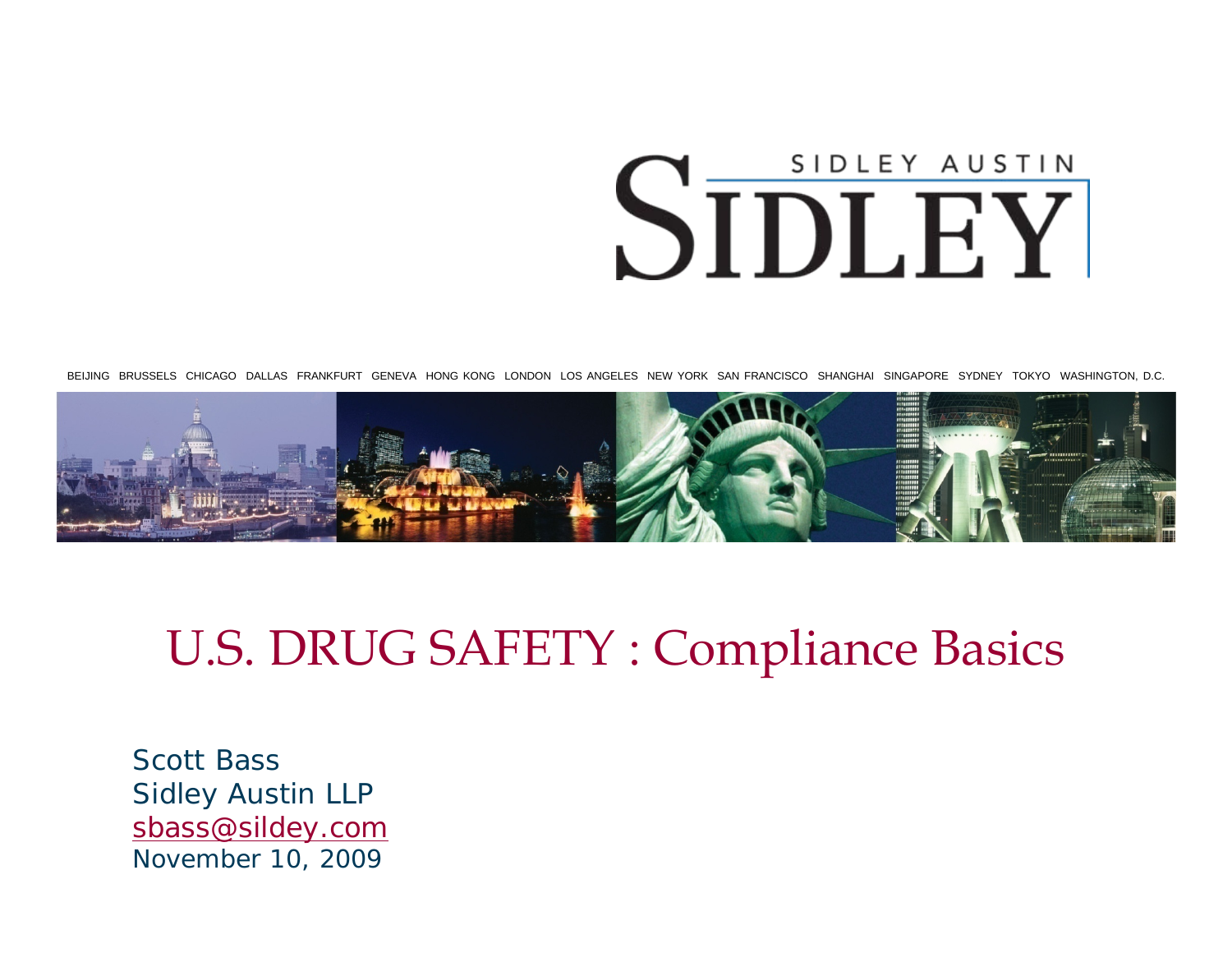#### AGENDA

- Basic Safety Reporting
- FDAAA Changes
- OTC Drugs and Dietary Supplements

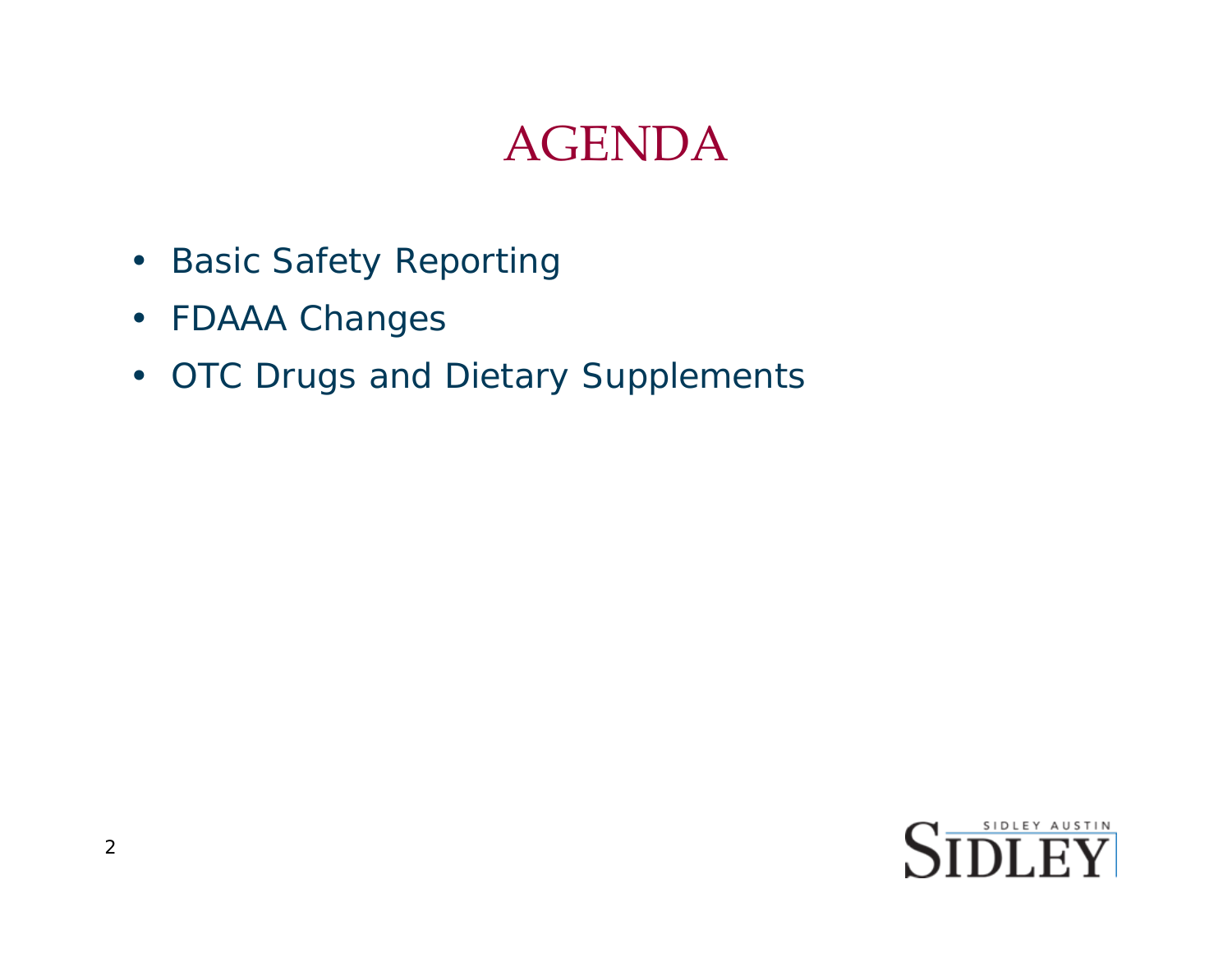# Global Compliance Concerns

- Non-aligned pharmacovigilance practices among divisions, geographic entities or product groups
- REMS complications
- Clinical trial.com summaries
- Mismatched day zero terms
- Recalcitrant third parties
- Social networking sites
- Inspectors making new law
- Dawn raids
- Government "transparency" publicity
- Criminal investigations and fraud and abuse implications

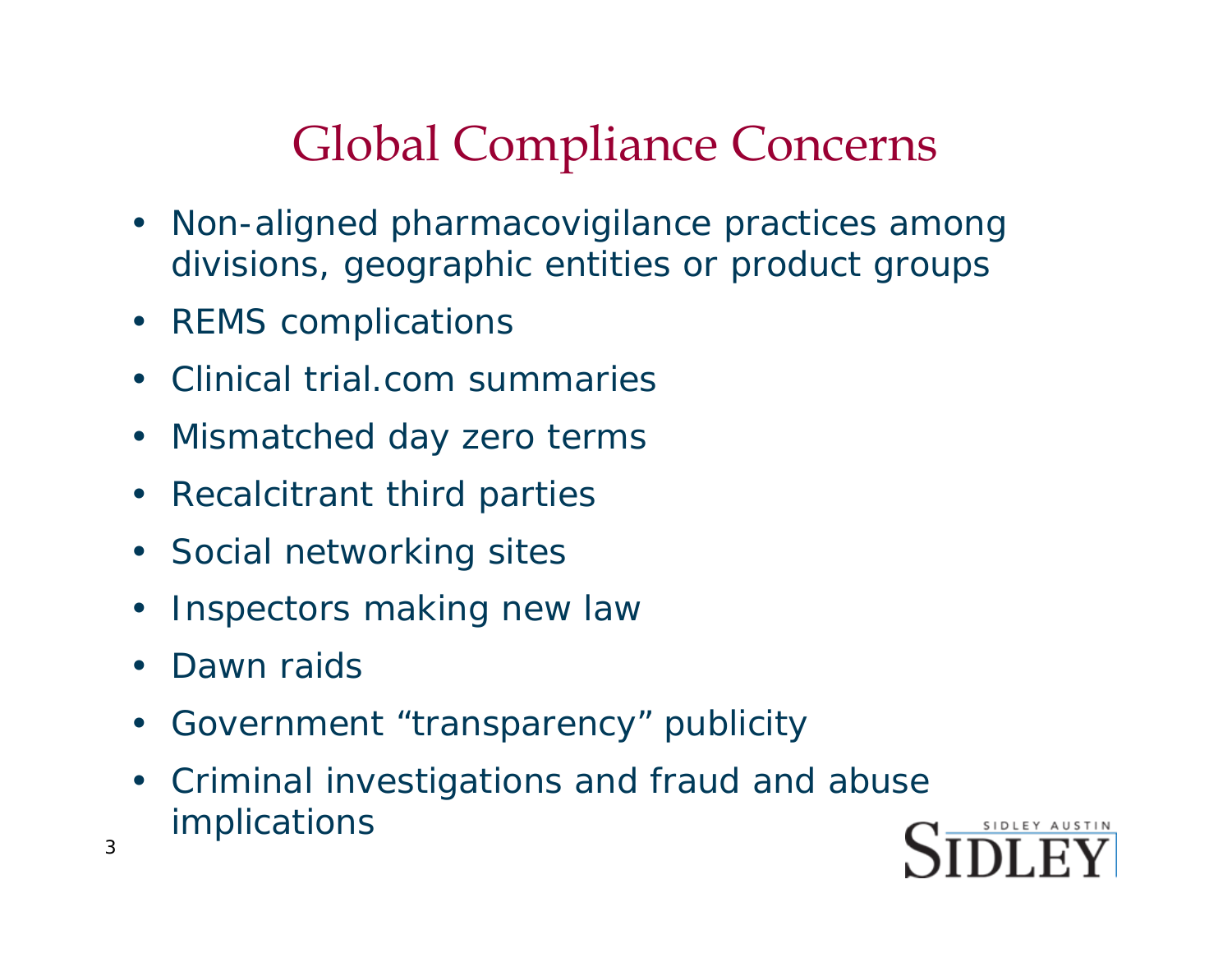# **BASICS FOR AUDITS AND CONTRACTS** Start with the United States

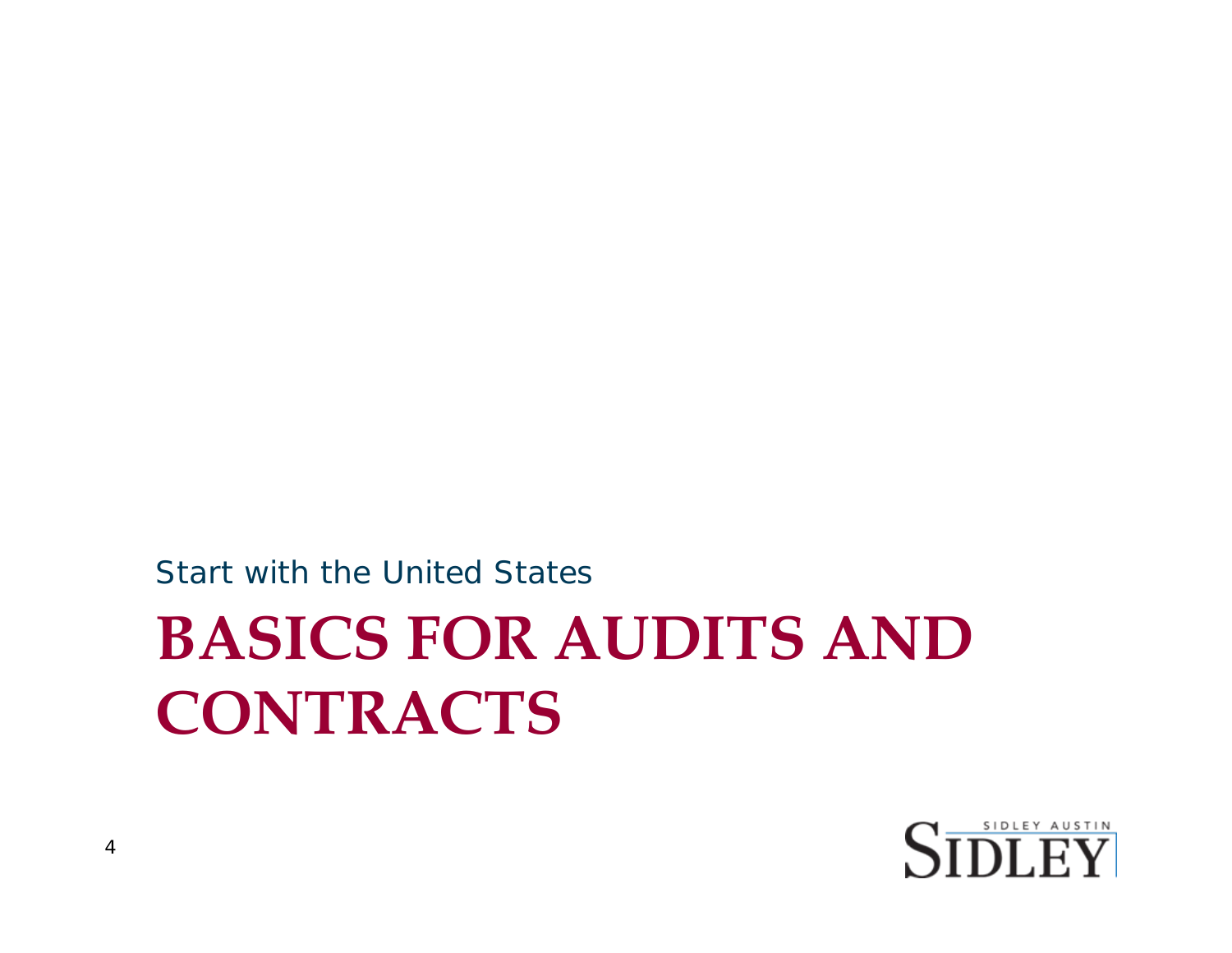# Statute: FFDCA SECTION 505(k)(1)

- Establish and maintain records, and make reports of data relating to clinical experience and other data or information, received or otherwise obtained by the applicant with respect to the drug
- Must permit FDA to have access to these records

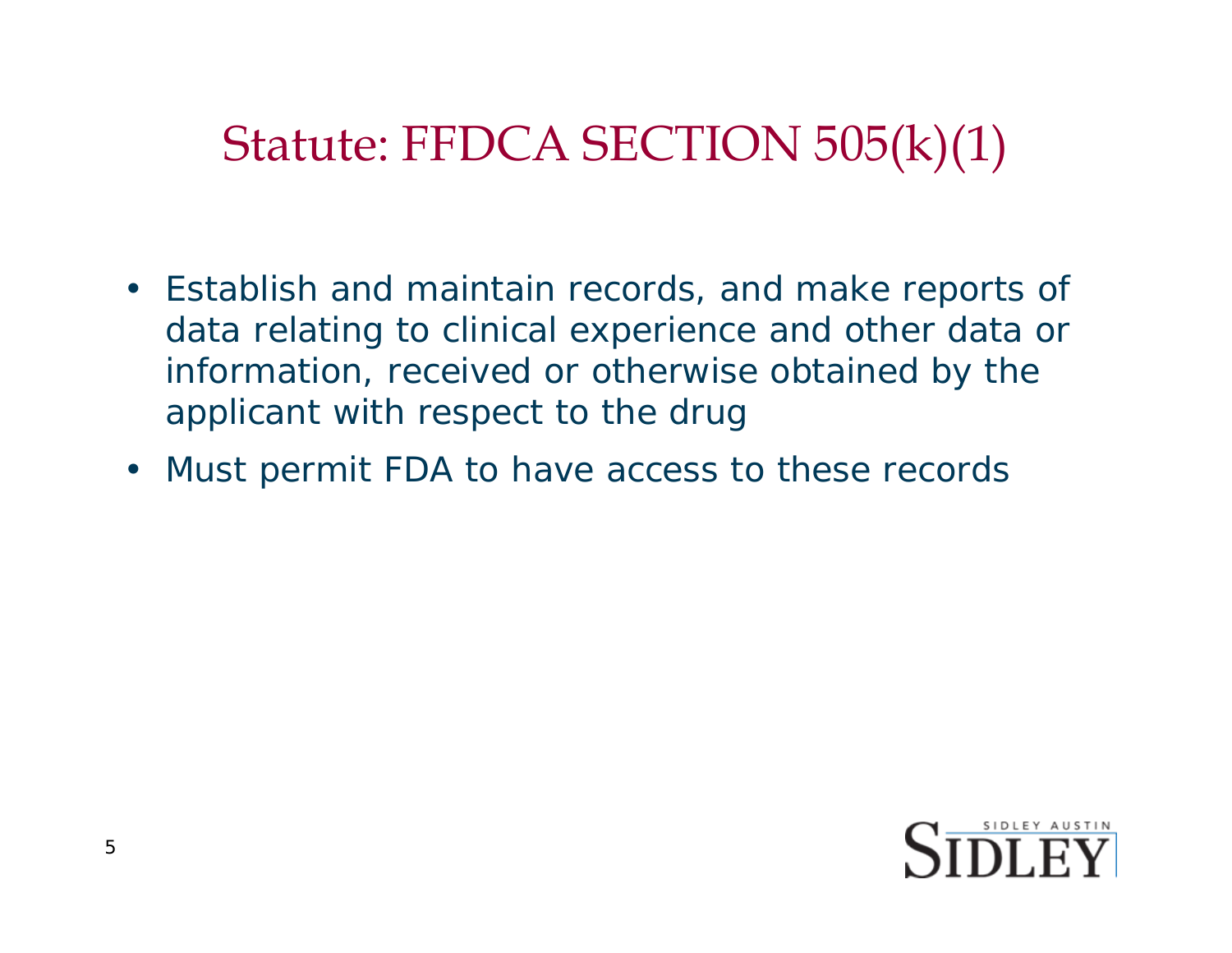#### IND REQUIREMENTS 21 C.F.R. § 312

- "Ensuring that FDA and all participating investigators are promptly informed of significant new adverse effects or risks" 21 C.F.R. § 312.50
- Selecting qualified investigators
- Sponsor Shall Promptly Review All Relevant Safety Information, Domestic and Foreign
- Sponsor Must Submit to FDA and All Participating **Investigators** 
	- Written safety report of any serious and unexpected adverse experience associated with use of a drug
	- Written safety report of any laboratory finding in animals that suggests significant risk for human subjects
	- $-15$  DAYS

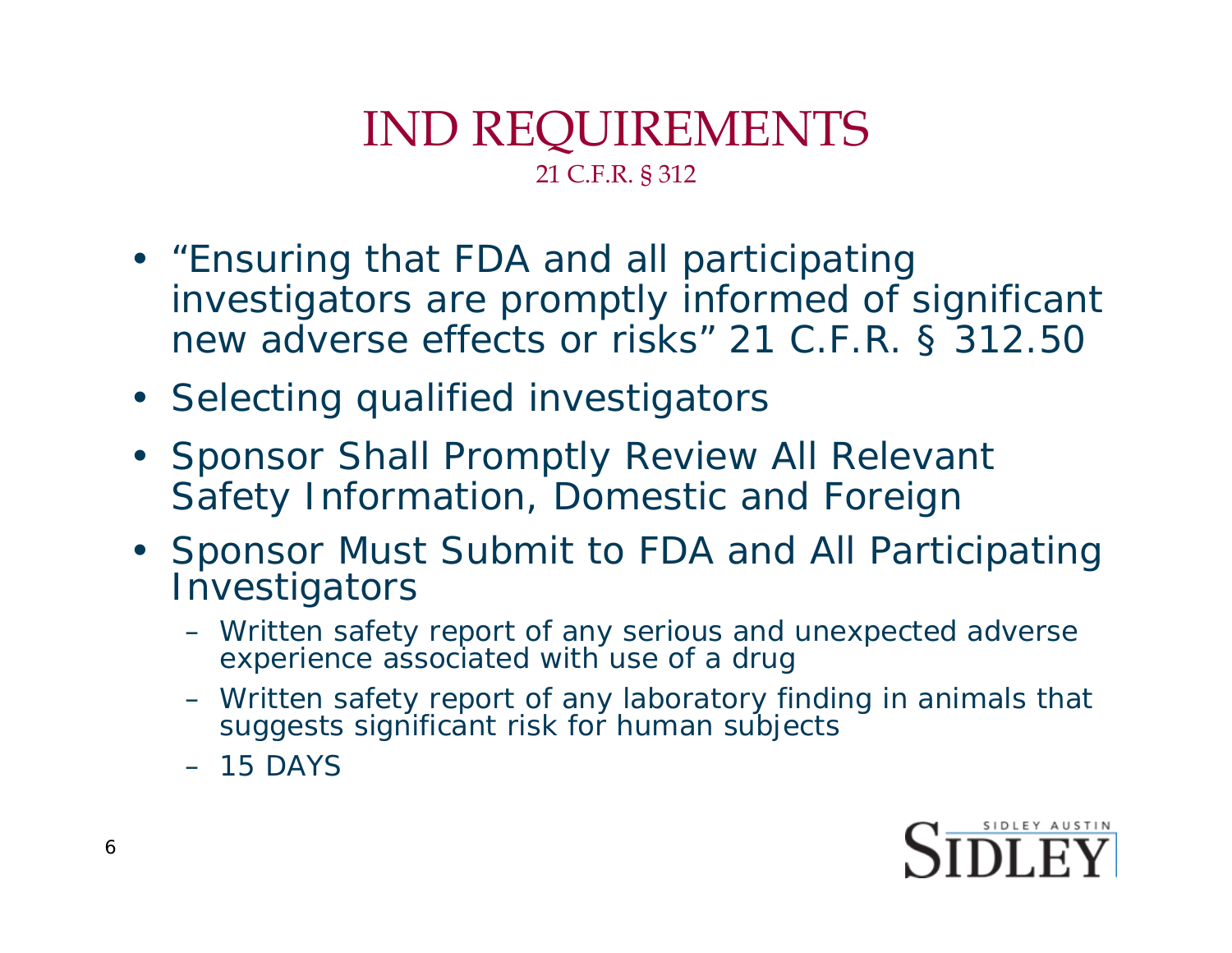# IND: Critical Reports

- Sponsor must report unexpected fatal or lifethreatening ADEs associated with the use of a drug by phone or fax
- No later than **7 calendar days** after sponsor's initial receipt of information
- For safety reports, must investigate and report any relevant follow-up information as soon as it is available

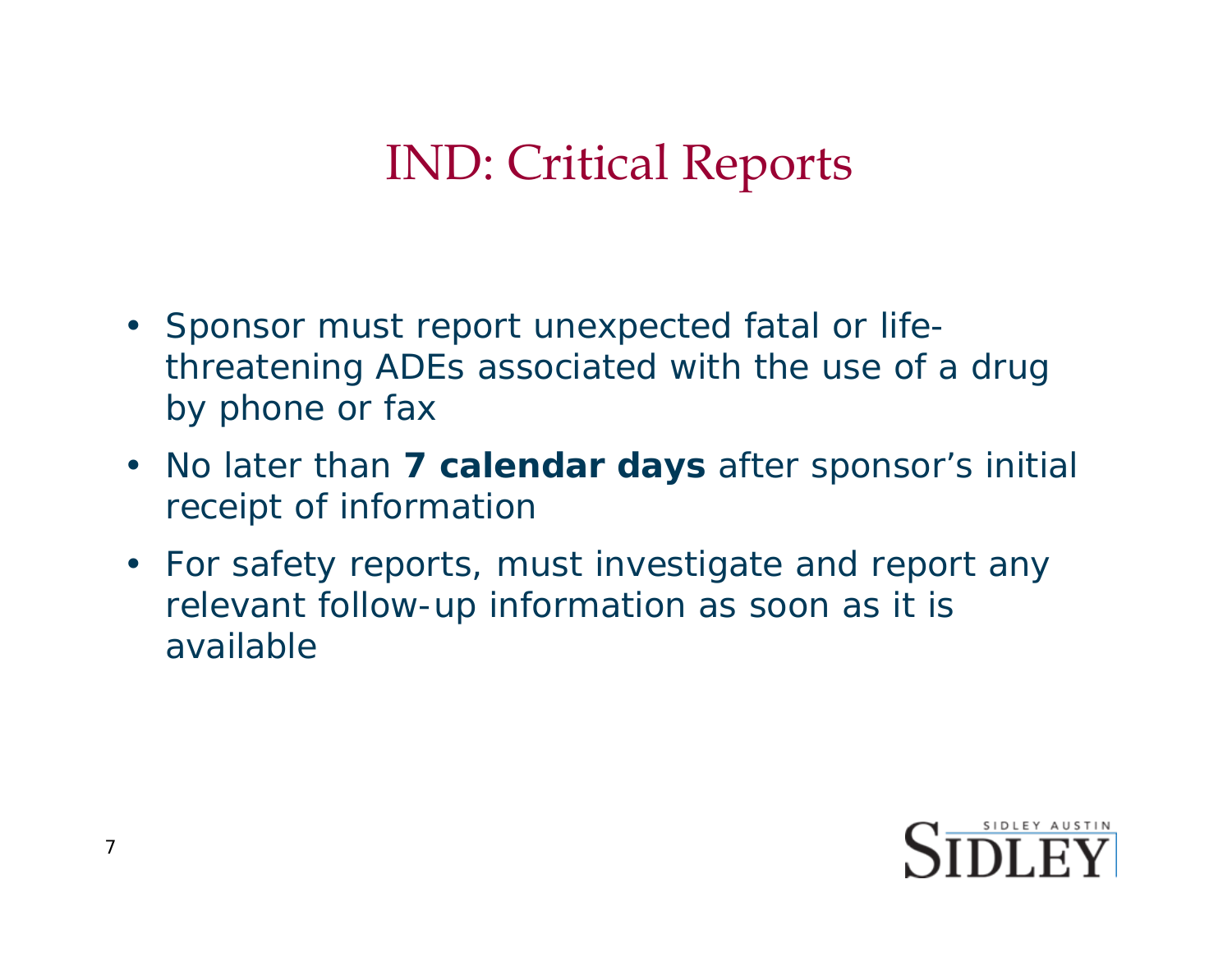#### NDA: REPORTINGREQUIREMENTS 21 C.F.R. § 314

- Postmarketing Reporting of Adverse Drug Experiences
	- 15-day reports
	- Follow-up reports
	- Periodic reports
- Field Alert Reports
- Annual Reports
- papers

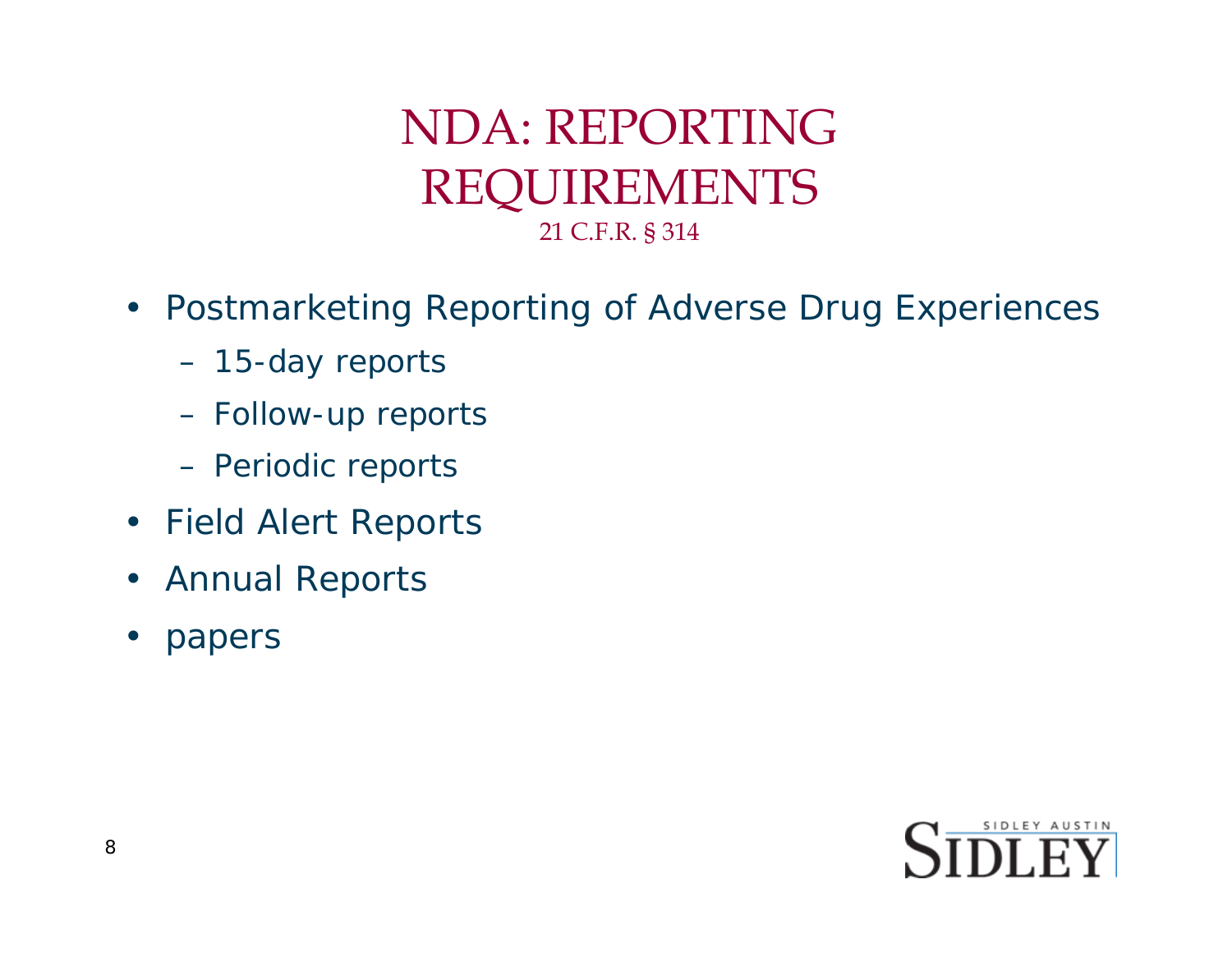### ADE INFORMATION

- Promptly Review All ADE Information, Including:
	- commercial marketing
	- postmarketing clinical investigations
	- postmarketing epidemiological studies
	- reports in scientific literature
	- unpublished scientific information
	- Social networking

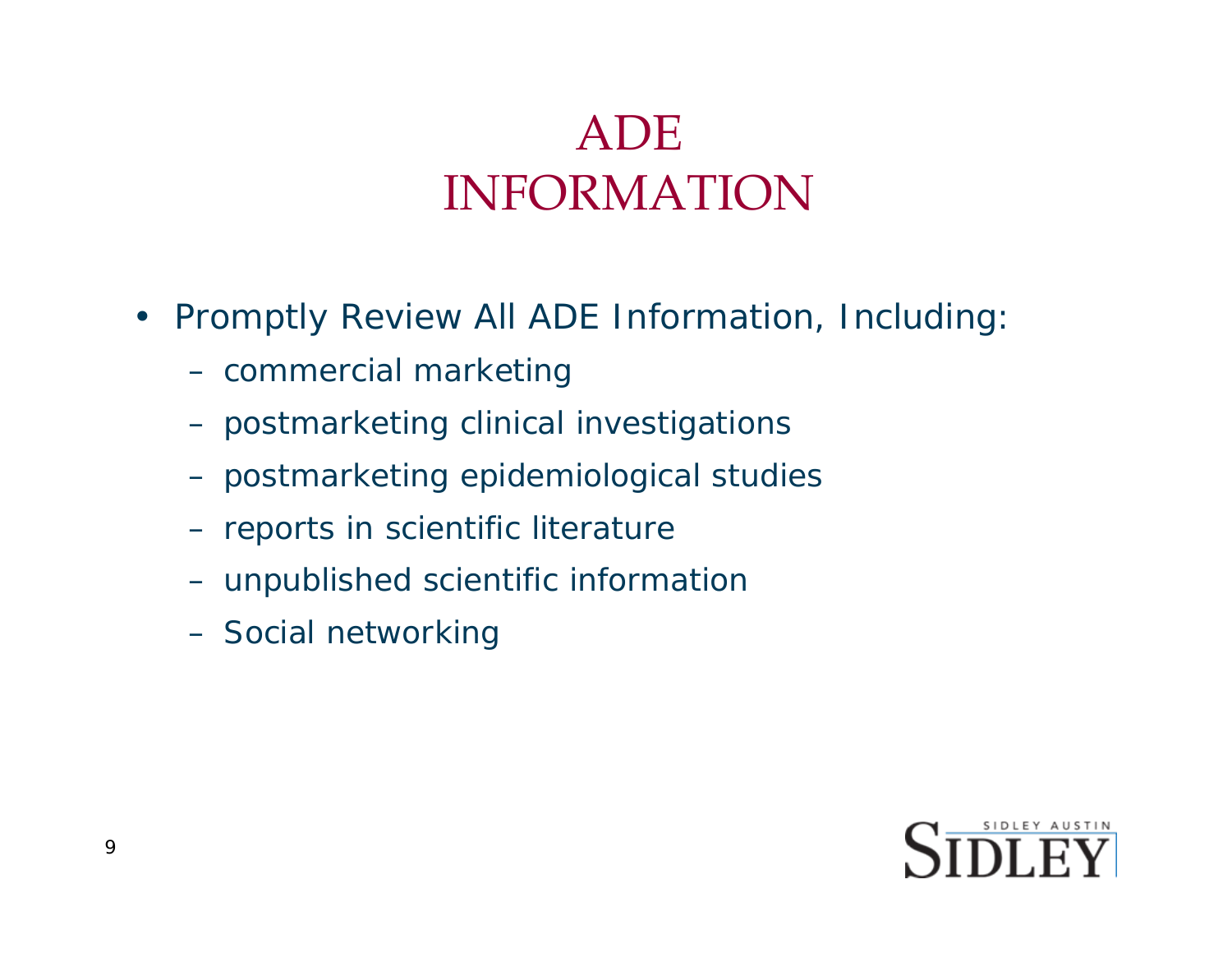### 15-DAY ALERT REPORTS

- Must Submit Report for Each ADE That is *Serious and Unexpected*, Whether Foreign or Domestic
- Not Later Than **15 Calendar Days** After Initial Receipt of Information by the Applicant
	- 1. Must Promptly Investigate All 15-Day Alert Report ADEs
	- 2. Must Submit Follow-Up Reports Within 15 Calendar Days of Receipt of New Information

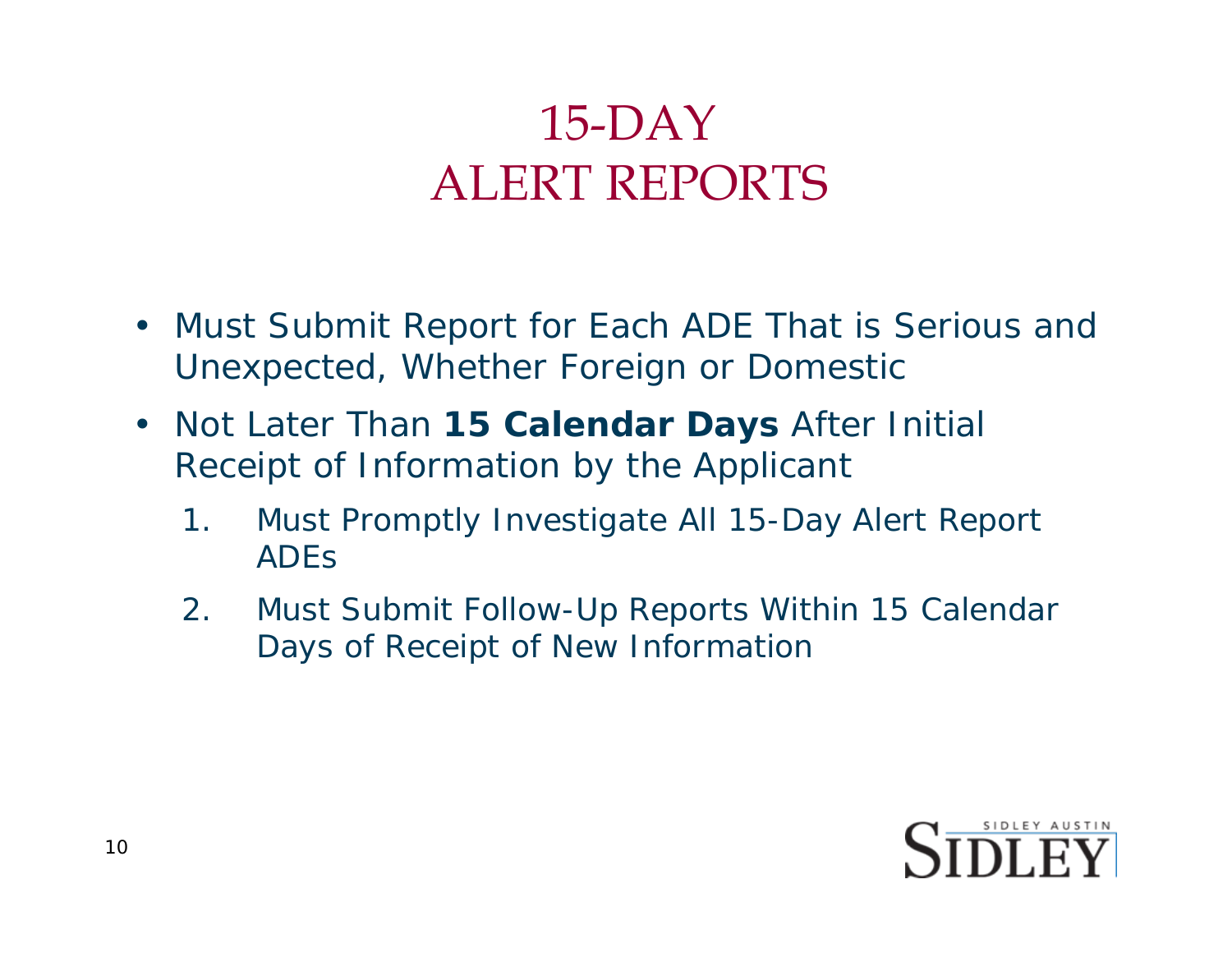#### PVAGREEMENTS

- Information Obtained Pursuant to Agreements With Co-Development, Co-Promotion, or Co-Marketing Partners Can Trigger FDA Reporting Requirements
- 15-Day Alert Requirements: Clock Can Start When Partner or Affiliate Obtains Information

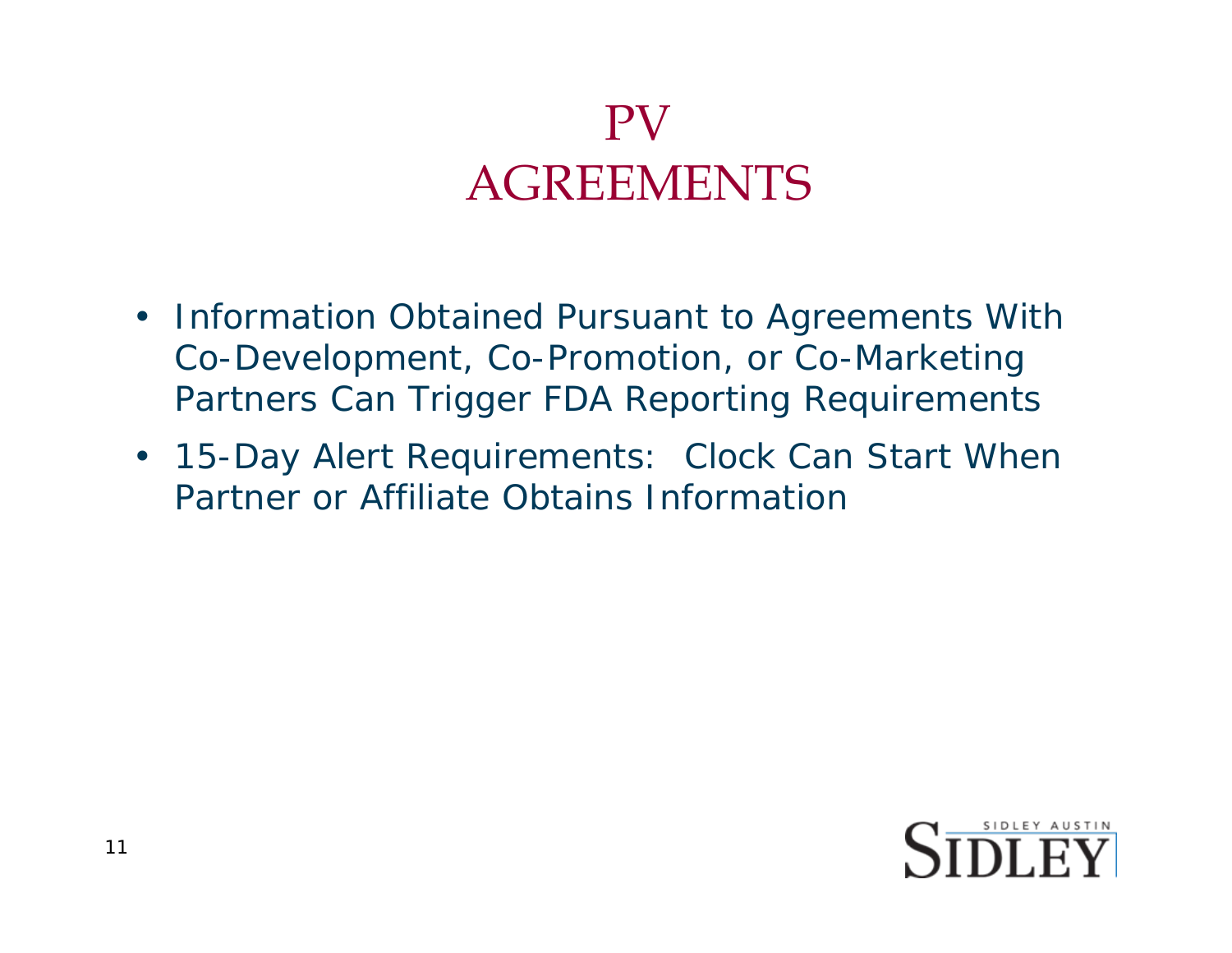#### PERIODIC REPORTS

- Must Report Each ADE Not Reported in 15-day Reports in Quarterly Intervals for 3 Years From Date of Approval, Then Annually
	- Narrative summary and analysis
	- Case report forms
	- History of actions since last report because of ADEs
- Does Not Apply to ADE Information From Postmarketing Studies, Scientific Literature, and Foreign Marketing Experience

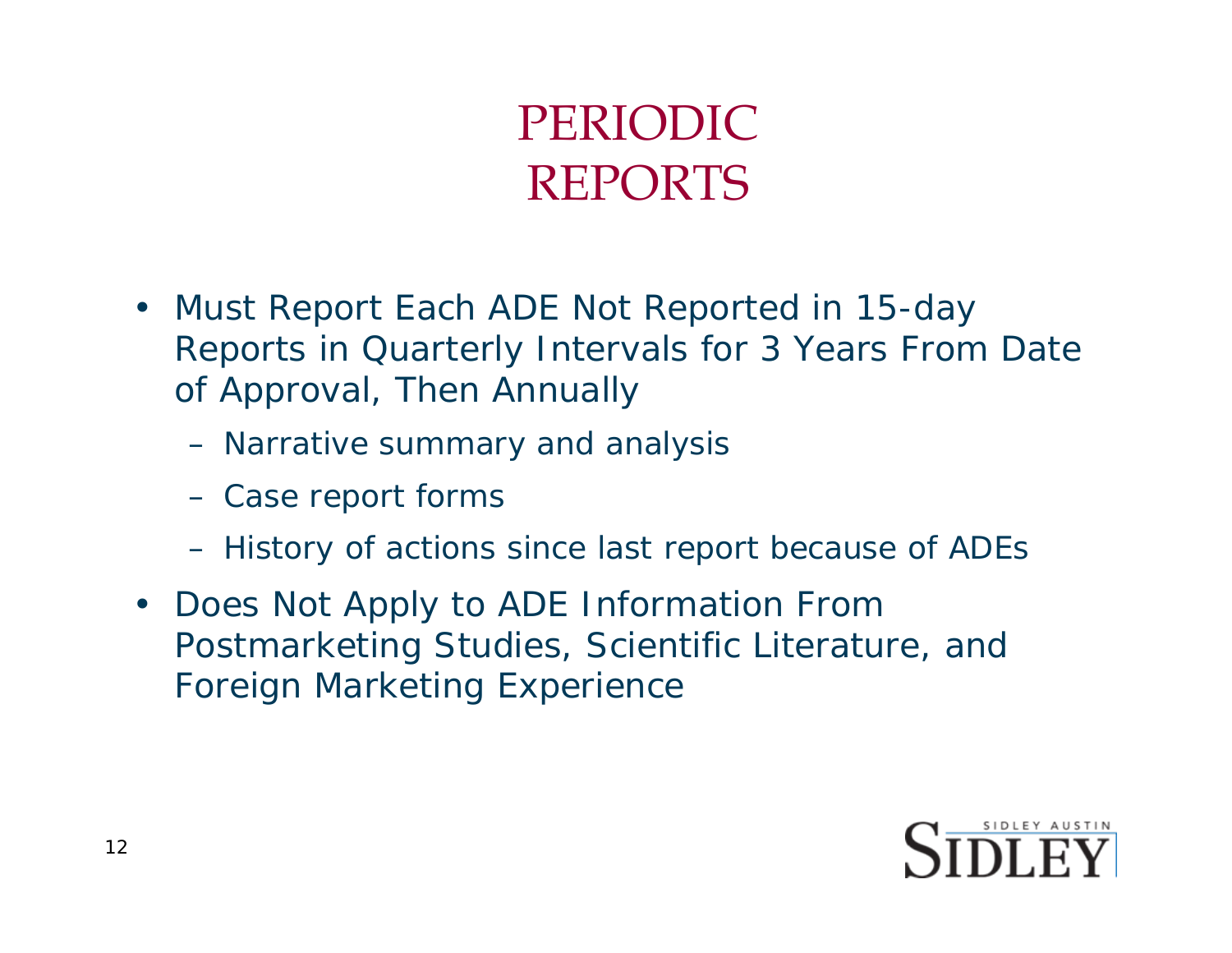# PART 11

- Electronic Records and Signatures
- Compliance is a Slippery Slope Impossible to do it Only Part of the Way
- Currently Precatory
- Attention to Interface Issues, Security, and Data Integrity

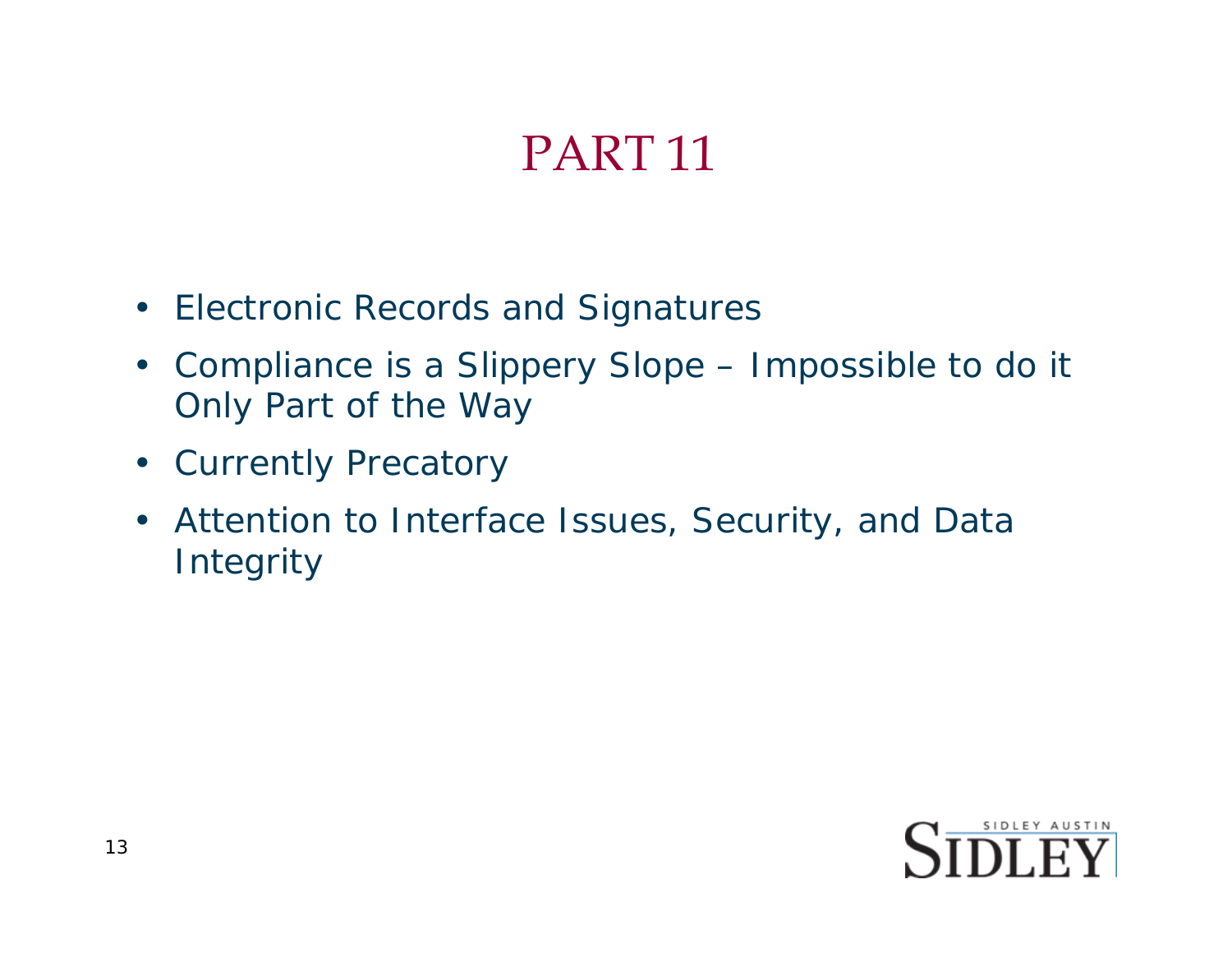### FOOD AND DRUG ADMINISTRATION AMENDMENTS ACT OF 2007

- "Responsible Parties" Have Duty to Report to clinicaltrial.gov
	- Must Designate Manufacturer or Sponsors Of Trial as RP
- Definitions For Clinical Trial Posting:
	- "Serious Adverse Events"
		- Anticipated And Unanticipated
		- Drugs, Biologics And Devices
	- "Frequent Adverse Event"
		- Exceed Frequency Of 5% With Any Arm Of Clinical Trial
	- FDA To Issue Regulations By 2010

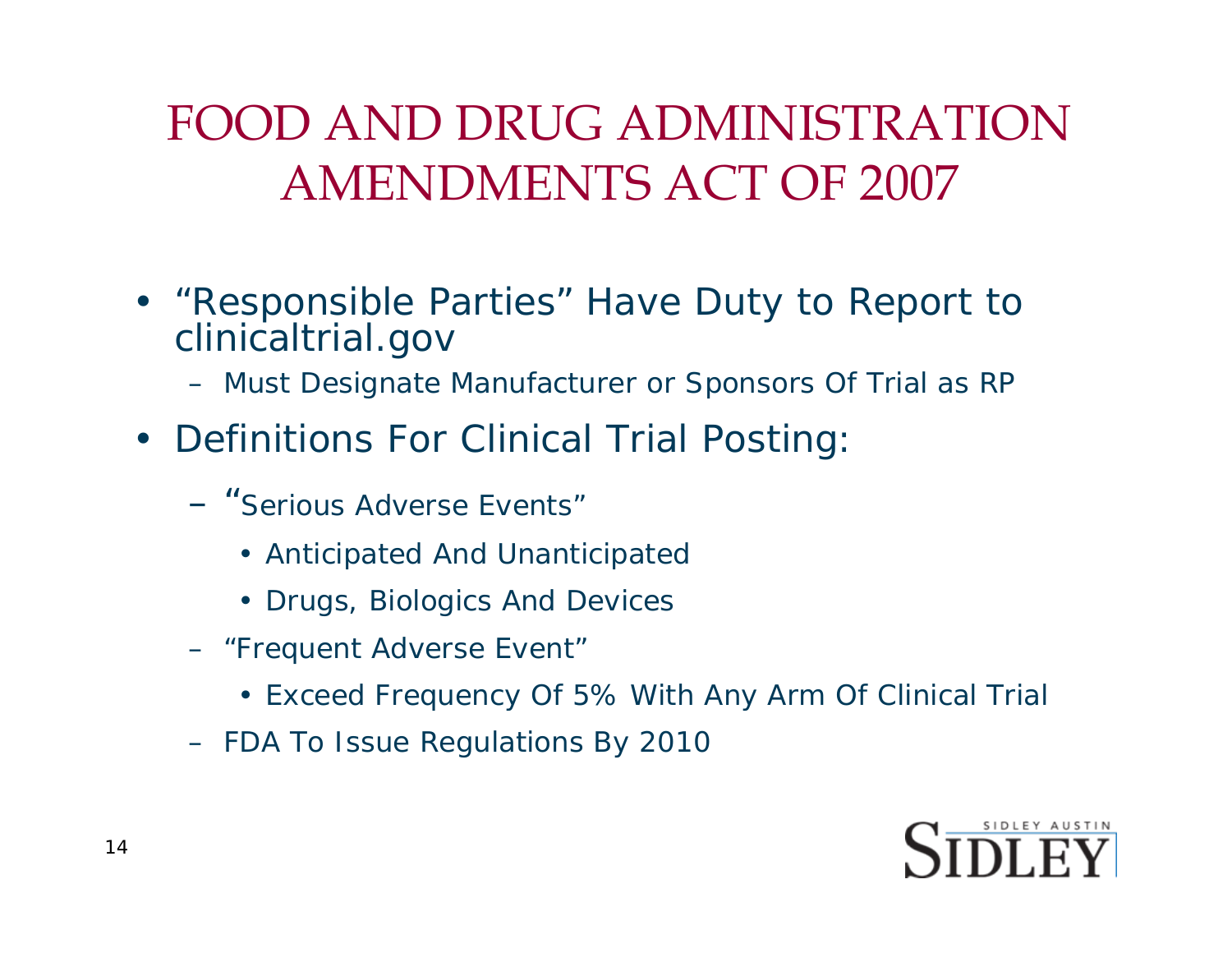#### FDAAA

FDAAA Definitions For Post-Market Studies and Surveillance:

- FDA May Require Clinical Trials Or Studies To
	- Assess "Signals" Of Serious Risk
	- Identify "Unexpected Serious Risk"
		- Not in Labeling
	- May Have To Monitor Health Care Providers, Pharmacists To Ensure Safe Use (FDCA § 505-  $1(f)(3)-(5))$

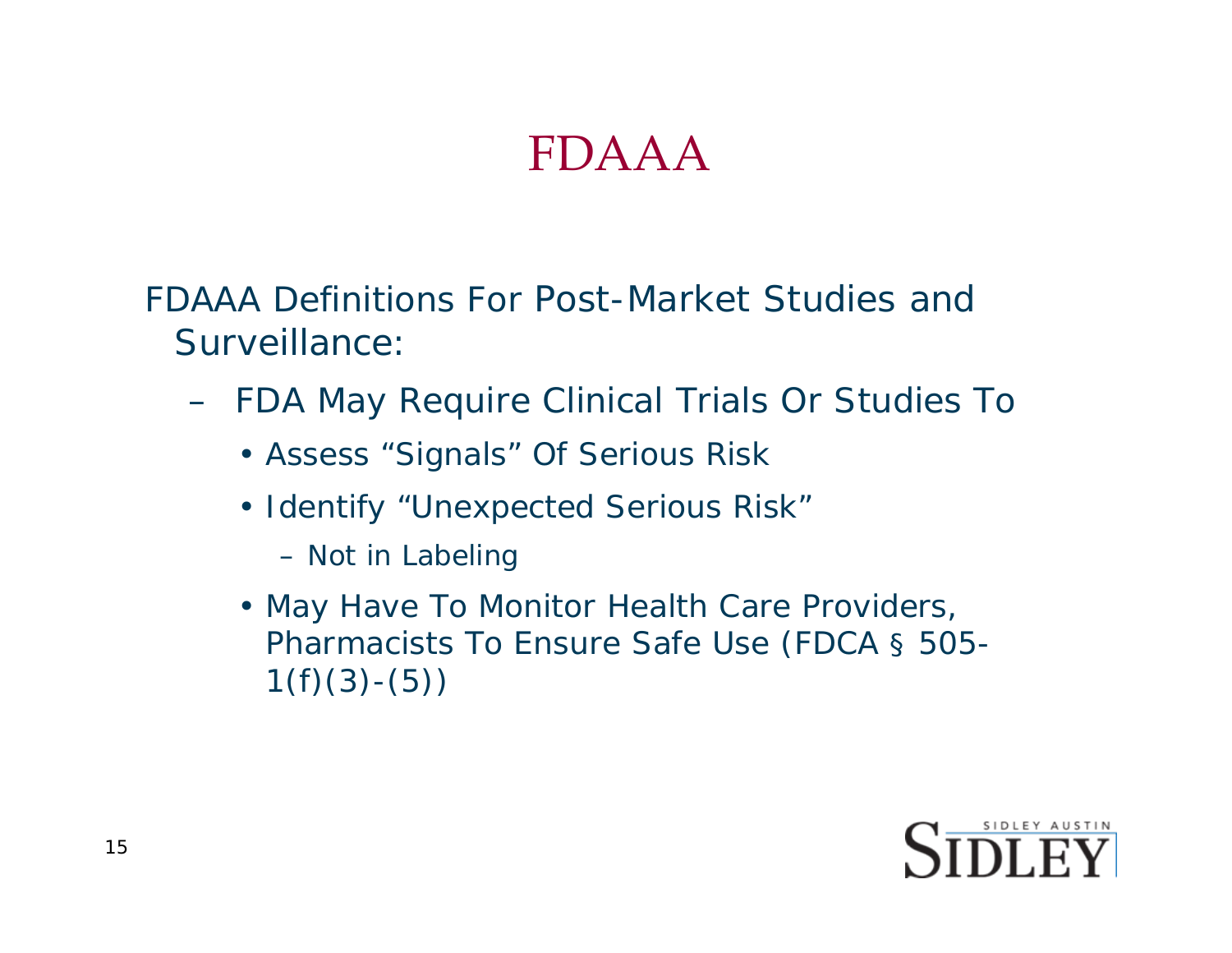#### FDAAA

- Risk Evaluation and Mitigation Strategy (REMS) Requirement May Be Imposed Based Upon "New Safety Information"
	- "New Safety Information" May Be Derived From:
		- Clinical Trials
		- Adverse Event Reports
		- Post-approval Studies
		- Peer-reviewed Biomedical Literature
		- Data Derived From The Post-market Risk Identification And Analysis System, Or
		- "Other Scientific Data Deemed Appropriate" By FDA
		- A "New Analysis Of Existing Information"

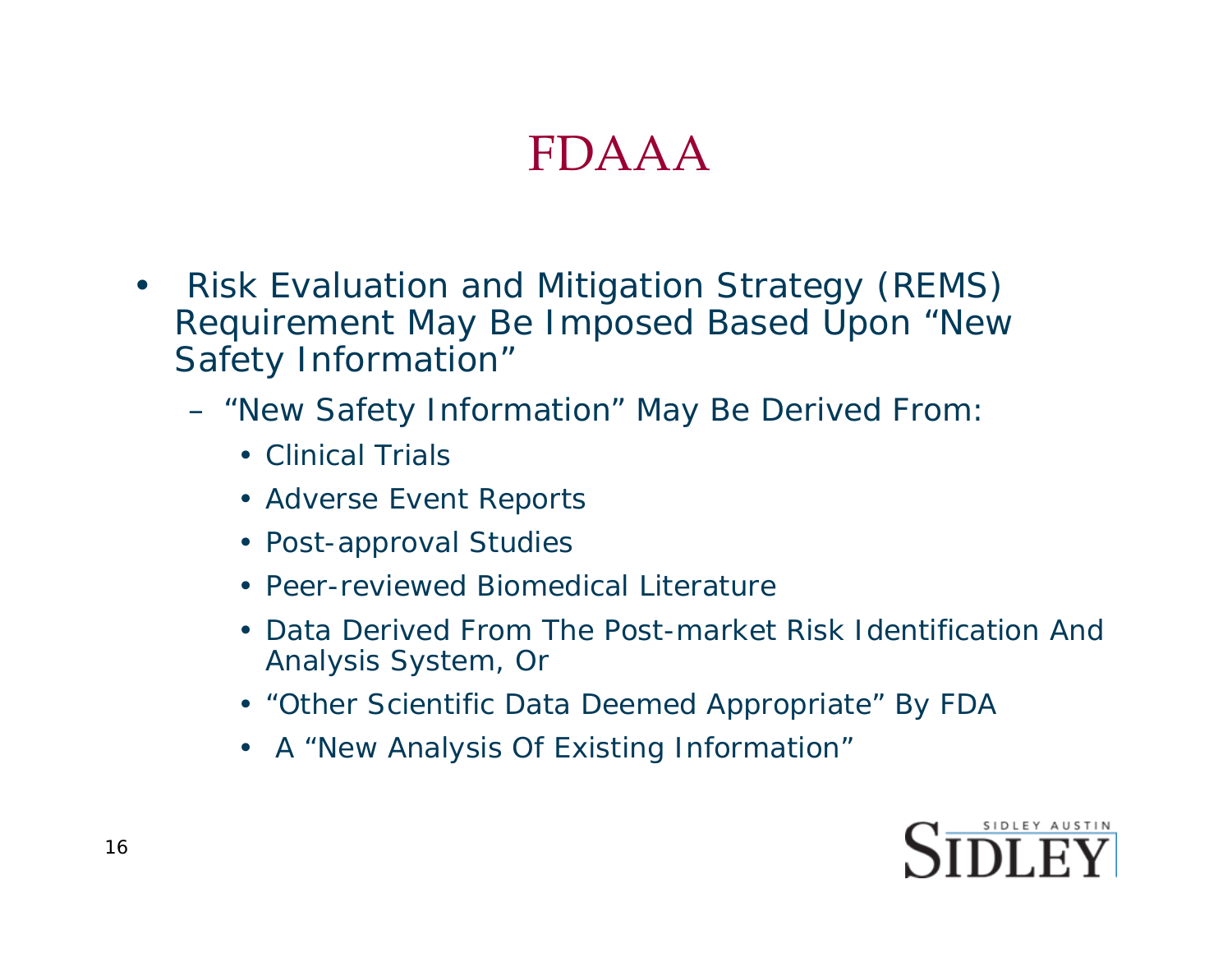#### OTC DRUGS AND DIETARY SUPPLEMENTS